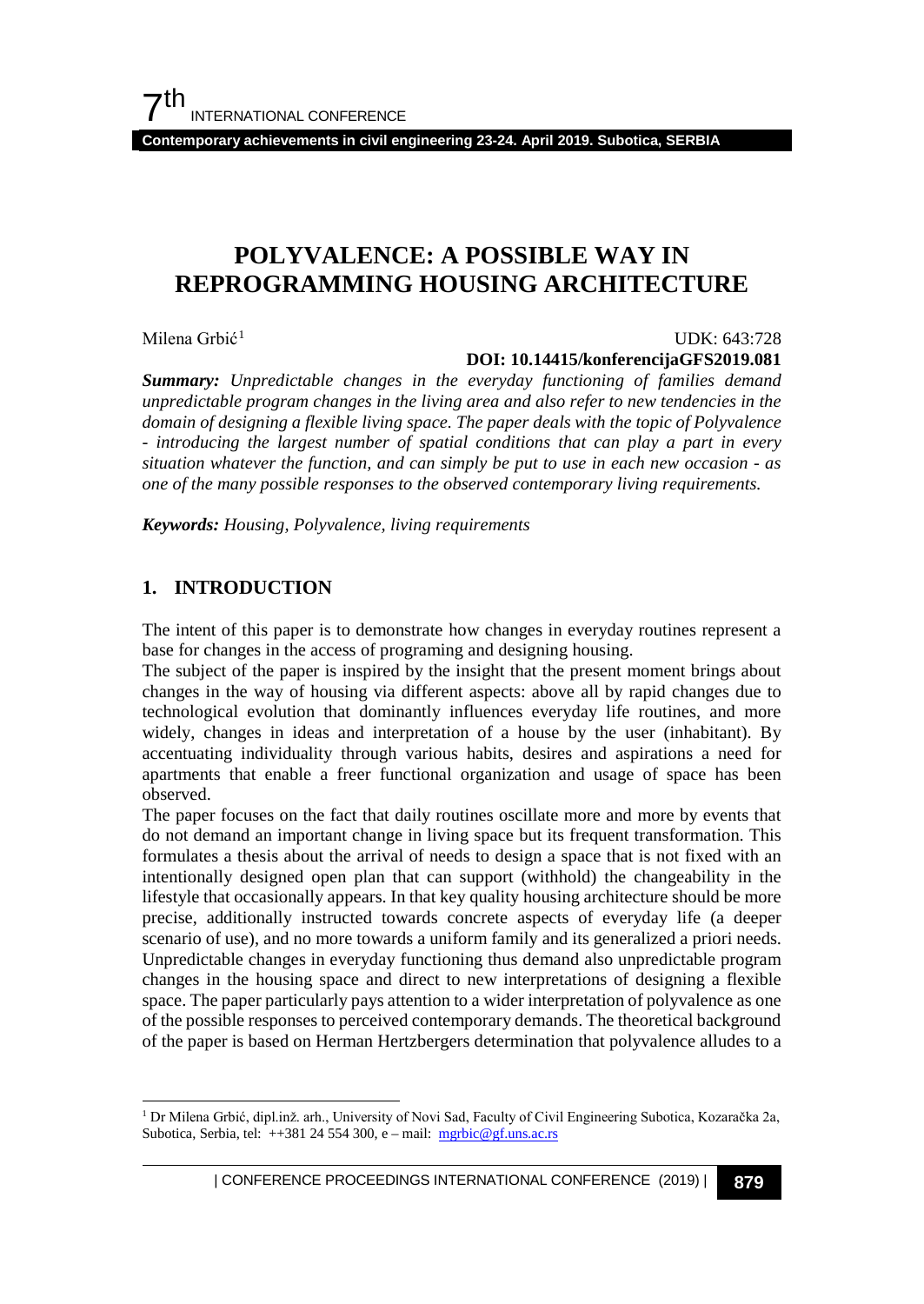# $\overline{\phantom{a}}$ . МЕЂУНАРОДНА КОНФЕРЕНЦИЈА

#### **Савремена достигнућа у грађевинарству 23-24. април 2019. Суботица, СРБИЈА**

bigger number of spatial conditions that can be a part of any situation no matter their function and that they have a possibility of use in every new opportunity.

Its contribution is gathering knowledge for an argumented rendering of one of the possible program-designing responses to the unpredictability of the modern everyday life. In a wider sense, the contribution of the paper is seen in demonstrating the need for a program re-evaluation of harsh differentiations of housing space that have been questioned by the modern way of life.

## **2. WHO IS THE ,,USAGER"**

A man cannot live without housing, and housing is still in the search of its adequate form. The housing space is very concrete. It represents the space of movements, roads, symbols and senses and is in an everlasting conflict between desires and needs (cravings) and spatial possibilities. Nowadays this conflict appears to be much accentuated.

Social delamination and social and cultural changes in general affect the change of the profile of the user and their needs and the expectations they have from housing spaces. Identities (of users) change under the influence of technological development and such a change is additionally quickened by a fast flow of information. Personal lives and the everyday life, consequently, are not independent on world phenomenon. Hyphened individualization of the user also influences the fact that traditional lifestyle is slowly disappearing; a traditional family is only one of the present models. The everyday life becomes unpredictable during time and is suffocated in its own fixed housing space. A contemporary apartment now demands (aspires to) 'withstand' elementary traits of the diversity of the lifestyle, models and values in relation to modalities or modulations of the everyday life. Homogenous and qualitatively globalized space  $-$  a housing machine  $-$  is presently considered as a rigid system that cannot enable the functioning of different concepts of housing and active corresponding to change. The more the professionals defined the quantitative aspects and transformed them into projects (the project neglected qualitative aspects that are difficult to measure) the smaller the chances were for the project to provide an answer to unpredictable changes in use. Rigid visible compartments, such as walls, generate for their appearance of differentiating space, and the modern user needs multipurpose space continuity.

The modern apartment user needs to define something else. He faces the directness and the objectivity of its own. He positions himself into the center, determines himself, measures himself, and uses himself as measurement.

The modern user has turned the page to the architects and urbanists. He brings back the poetic into housing that designing rationality has been longing to suffocate for years. Even a long time ago Henri Lefebvre criticized this rationality pointing to the fact that a man lives as a poet. Lefebvre explained that in housing one can establish and read the relation of a human being with nature and its own nature, with a being and its own being [1]. The housing space is part of the human being and people aspire to enable themselves to inhabite a space poetically and that they produce the housing in accord with the everyday changes. It is up to the architectural practice to offer (give) and adequate shell that allows the development of everyday life.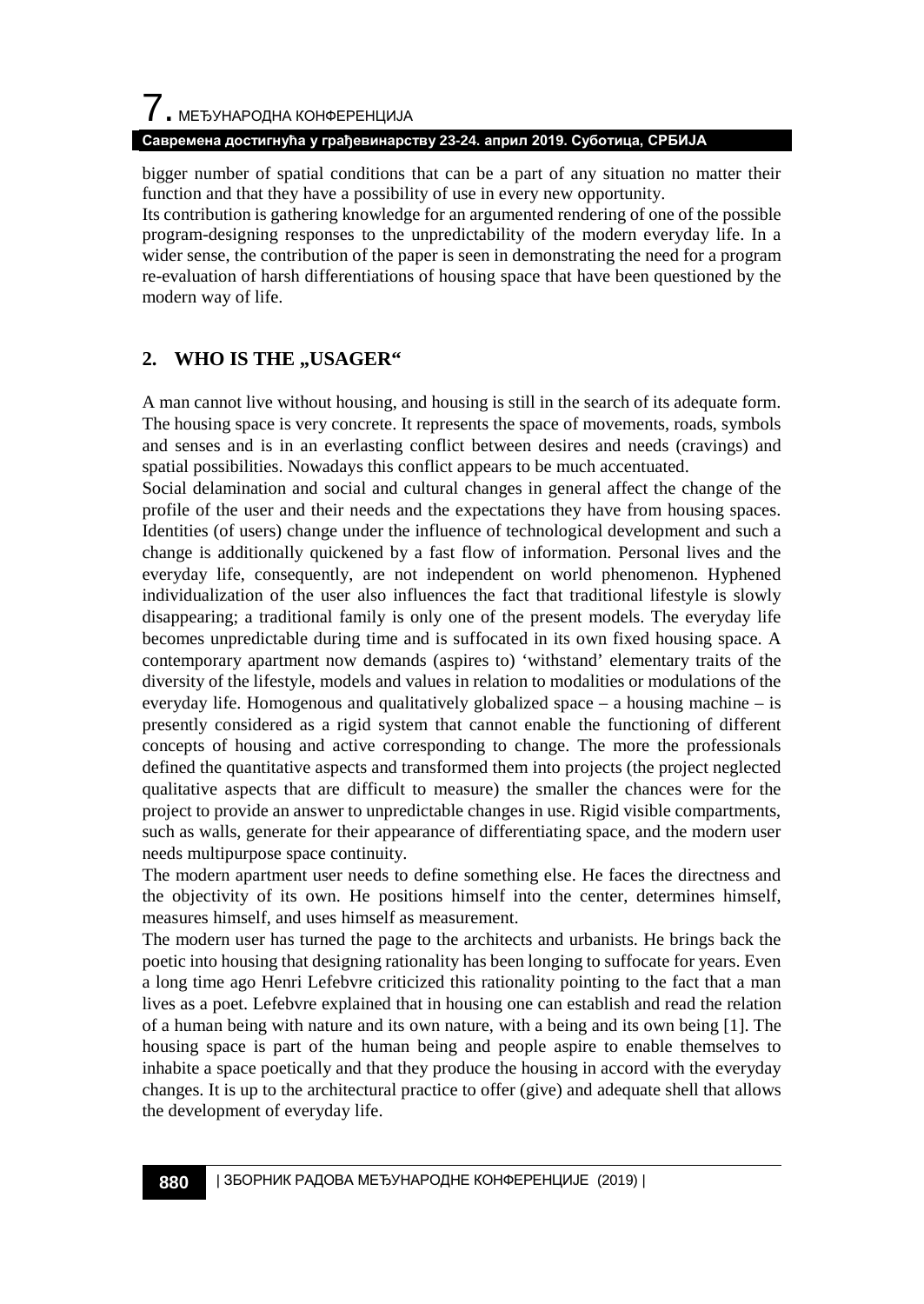## $7<sup>th</sup>$ INTERNATIONAL CONFERENCE

#### **Contemporary achievements in civil engineering 23-24. April 2019. Subotica, SERBIA**

## **3. TEORETICAL BACKGROUND: POLYVALENCE**

One of the concepts that can deal with changeability and unpredictability is polyvalence. A polyvalent space means – if a generic space does not contain architectural elements and with its form and dimensions enables different changes.

Bernard Leupen clarifies that the word *polyvalent* has been known for years in the context of the multi-purpose hall or salle polyvalante, the kind of building that is to be found in every French village or small town, that can be used for weddings and parties, for musical and theatrical performances and as a cinema. A hall of this kind can be used for all kinds of functions without any adjustment being required to the building itself [2].

It was Herman Hertzberger that familiarized architects with the word polyvalence. His ideas is seen in the Diagoon houses he designed for Delft. He considers that these spaces can be used for various uses and its inviting form is what actually makes it essentially suggestive. In order for a space to be appropriate for the next user it is necessary that its surroundings are familiar. This gives the most basic forms (call them arch-forms) and spatial principles, which possess the capacity to initiate in every situation a process that can create for everyone the spatial conditions most appropriate to them. What this does in fact is reach back to the structural basis, the capacity to give each new situation the interpretation appropriate to it. [3]

Polyvalence represents the capacity to transform housing and to create space for all the different processes that happen simultaneously. It is the ability to deal with each new situation. Herzberger claims that polyvalence is a capacity or inbuilt suitability to generate pertinent solutions for each new situation as it arises. polyvalence is the capacity (where nothing has been fixed beforehand about how a form or space will respond to unspecified situations) to not just take up unforeseen applications but to actually incite them. Powered by knowledge about general human behaviour, polyvalence can anticipate the form of objects and spaces, thereby foreseeing the unforeseen. [4]

One of the approaches that has been broadly used is when a space is created to be flexible by using panels or moving walls. Even though this is merely a physical shift, one space can also be made flexible just by adapting it to serve previously determined uses (two or three). But polyvalence is wider concept. As Herzberger writes the only constructive approach to a situation that is subject to change is a form that starts out from this changefulness as a permanent - that is, essentially a static - given factor: a form which is polyvalent. In other words, a form that can be put to different uses without having to undergo changes itself, so that a minimal flexibility can still produce a optimal solution.[5]

## **4. SIX BASIC ACTIVITIES OF HOUSING AND TWO EXAMPLES OF THEIR CHANGE IN TIME**

In order to deal with polyvalence in housing, it is necessary to first recognize the activities it integrates, since they are the ones that are changing in a polyvalent space. All humans live/inhabit and no matter the numerous differences in housing during this process they perform six basic activities. According to Leupen they are: Sleeping, Get Together, Eating, Cooking, Bathing and Working.[6]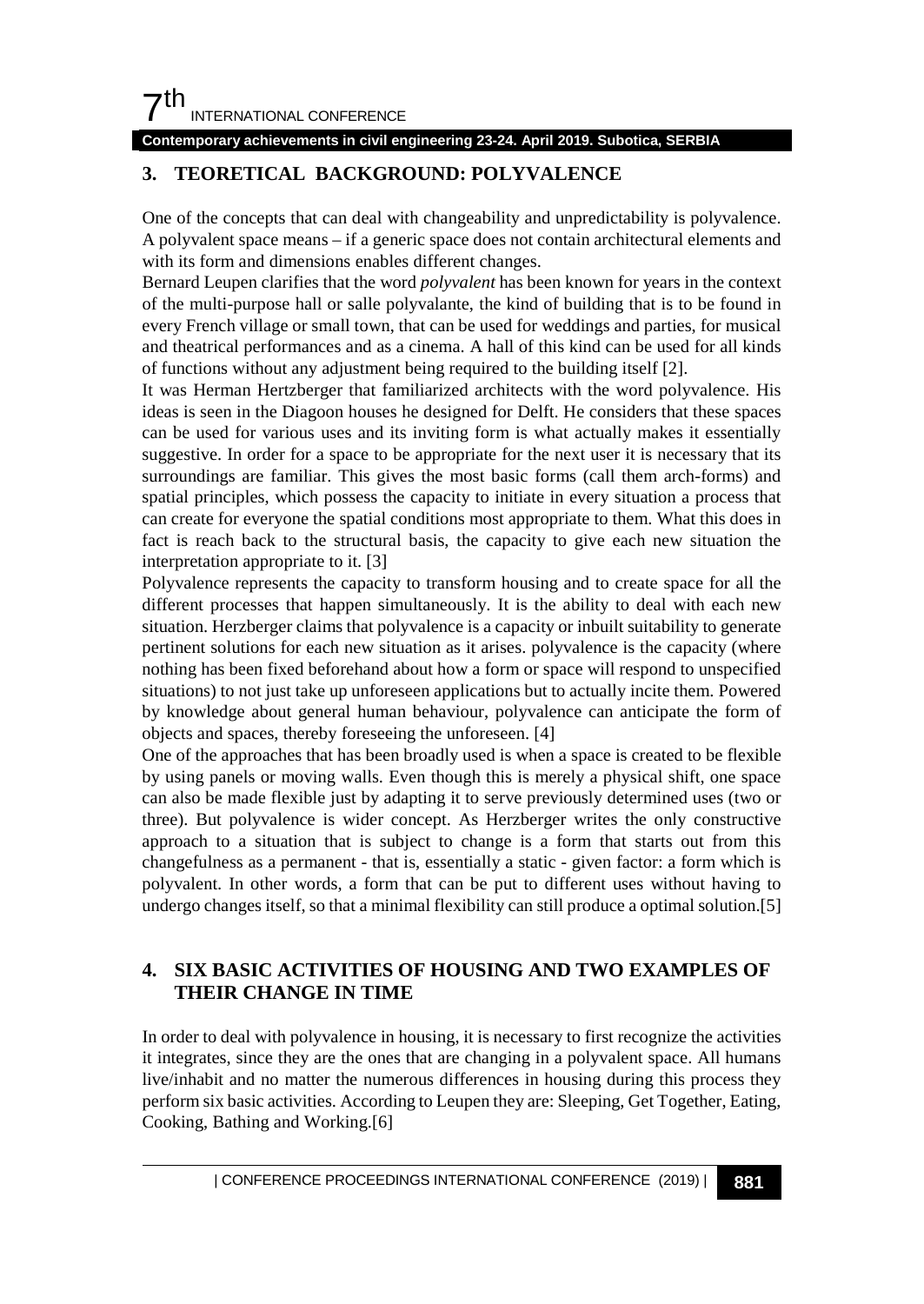

**Duinker & Van der Torre, Dapperbuurt district, Amsterdam (1986)**

Figure 1: Axonometric view of apartment and it's fixed elements

The floor plan of the Duinker & Van der Torre project for Dapperbuurt district in Amsterdam has two fixed spaces. The first one is an entry space, that contains storage and two doors for possible accesses to rooms. The other fixed space is the interior one, an almost central cube that connects: the kitchen along one of its shorter sides, a bathroom and a toilet, a service canal and a hallway. Three sides of this cube also have boxes for sliding walls that can split the space up to four rooms. In that case, the hallway separating the access and gives privacy during the use of the bathroom and the toilet also enables a direct access to newly formed spaces.

In this project the doors and moving walls have an important role in manipulating the spatial system, which benefits the concept of polyvalence. In the offered spatial variable (figure 2; right) Duinker & Van der Torre establish a circular connection. Leupen considers that in this case polyvalence is limited by the fact that only one room is big enough to place the Get Together activity. If all three rooms were large enough for this purpose, the apartment would be far more polyvalent. [7]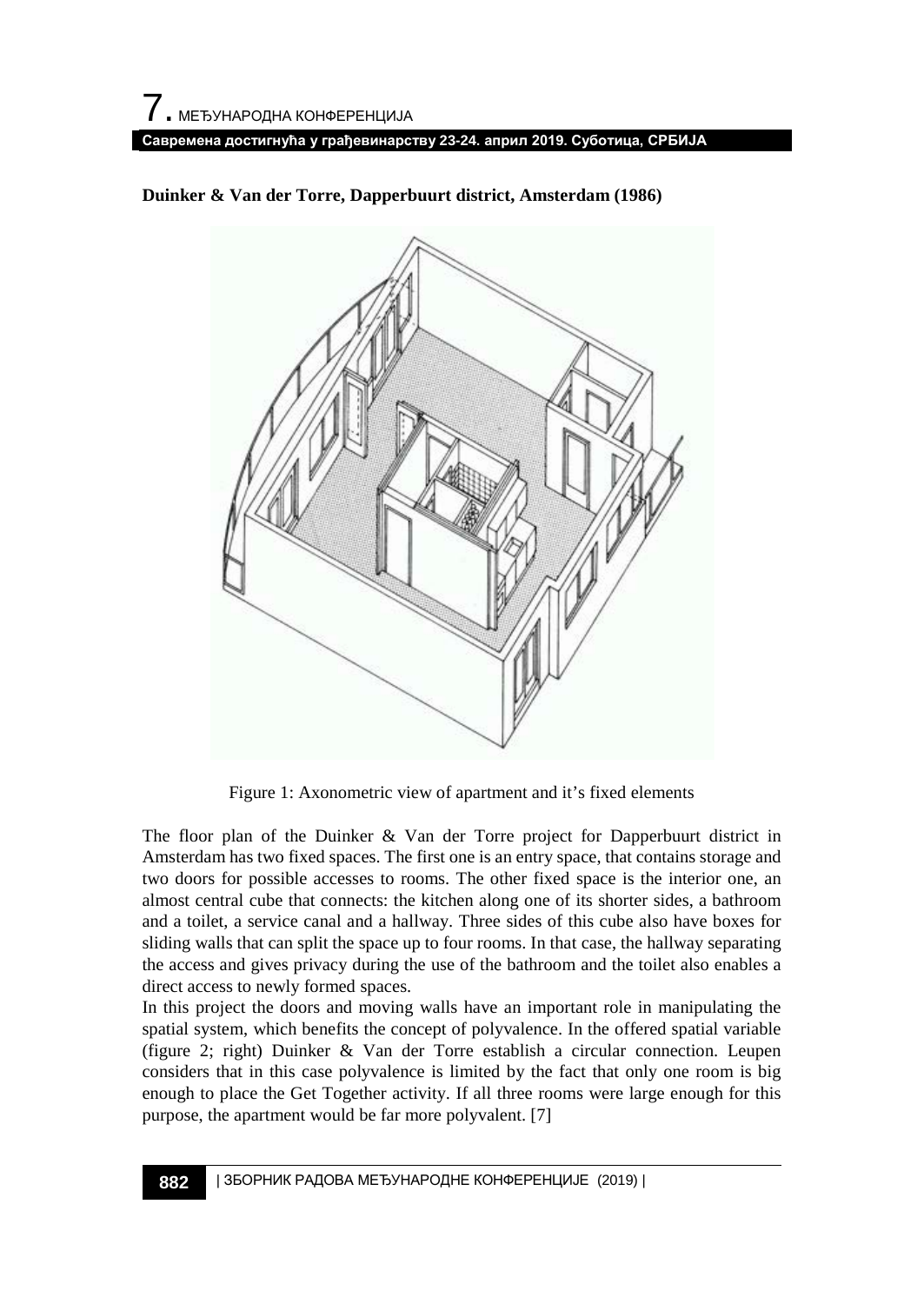**Contemporary achievements in civil engineering 23-24. April 2019. Subotica, SERBIA**



*Figure 2: possible spatial organizations*

#### **AKVS Architecture, Polyvalent Housing**

(First prize at Open International Competition For Alternative Layout Design In Standard Housing in Russia, 2018)

This design proposal is one of the first prize winners of a competition that rethink standardized housing and apartment typologies.

This work, as a response to the unpredictability of contemporary everyday lives, proposes a polyvalent housing system that is able to constantly adapt to the variability of its inhabitants' needs over time. In a functional way, authors suggest a polyvalent space – loggia in the size of an entire room, within the central area of the dwelling unit (figure 3). It would face two or more different areas of the apartment, and it can either serve as an extension of each of these, thus providing the option of changing the following activities in this space: Get Together, Eating, Sleeping, Working. Also, it is possible to achieve what Leupen criticizes in the previous example, which is a more comfortable Get Together space when the loggia is completely opened (figure 4). This work also shows that the position of a polyvalent space can be crucial for its functioning.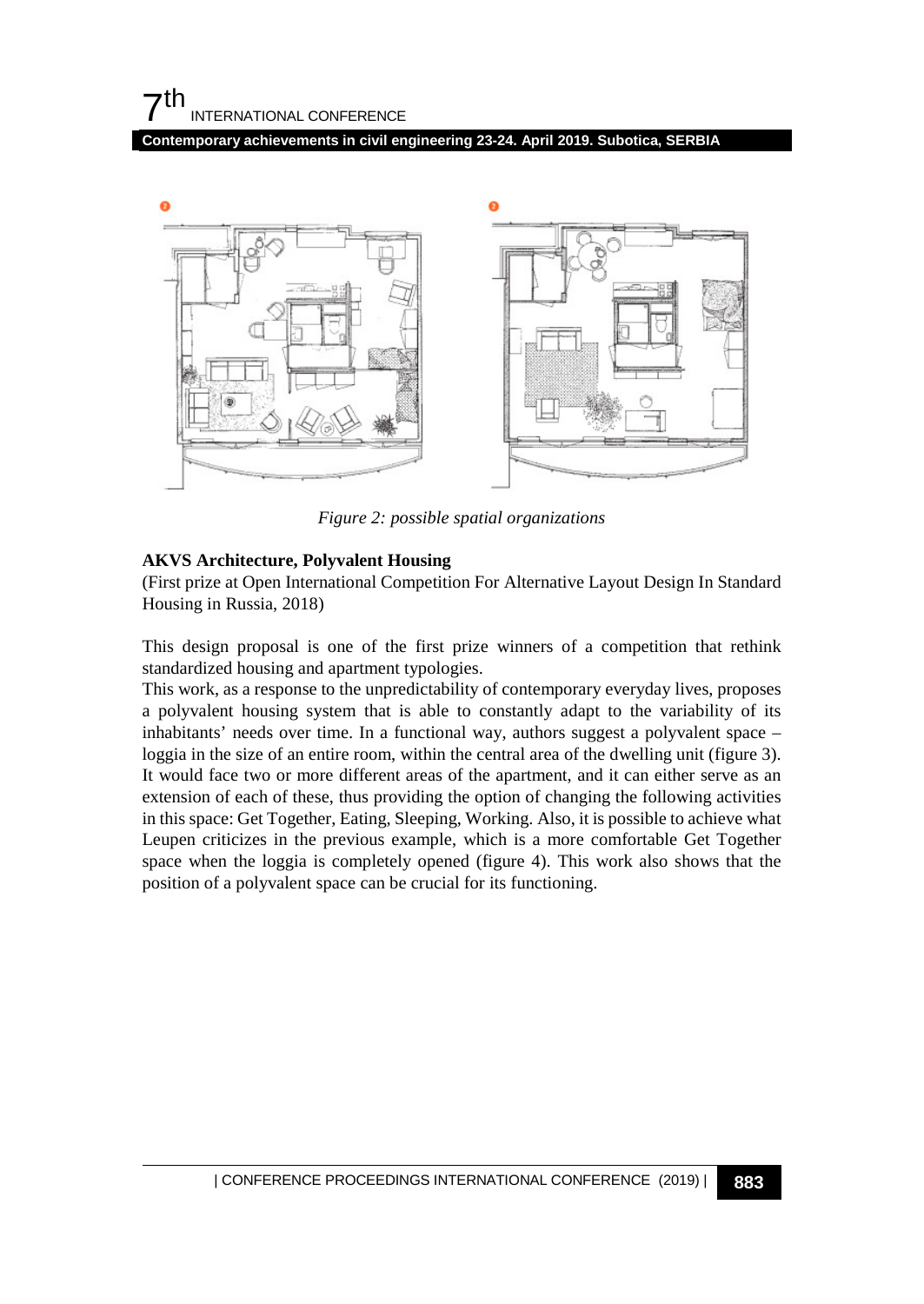#### **Савремена достигнућа у грађевинарству 23-24. април 2019. Суботица, СРБИЈА**

**SPATIAL EXTENSIONS:** 



*Figure 3*



*Figure 4*

## **5. CONCLUSION**

Adducing the concept of polyvalence and presenting examples that lean on this concept has the possibility to open new questions in the access of designing housing. Instead of opting for fixed intentions for every room which enables a uniform way of housing, introducing polyvalent spaces, an apartment becomes easily adjustable and very sensitive to the everyday needs of its residents. Acquiring knowledge about polyvalent apartments could result in a new generation of homes with interesting spatial organizations and significant expectations in regards to changes and unpredictable uses.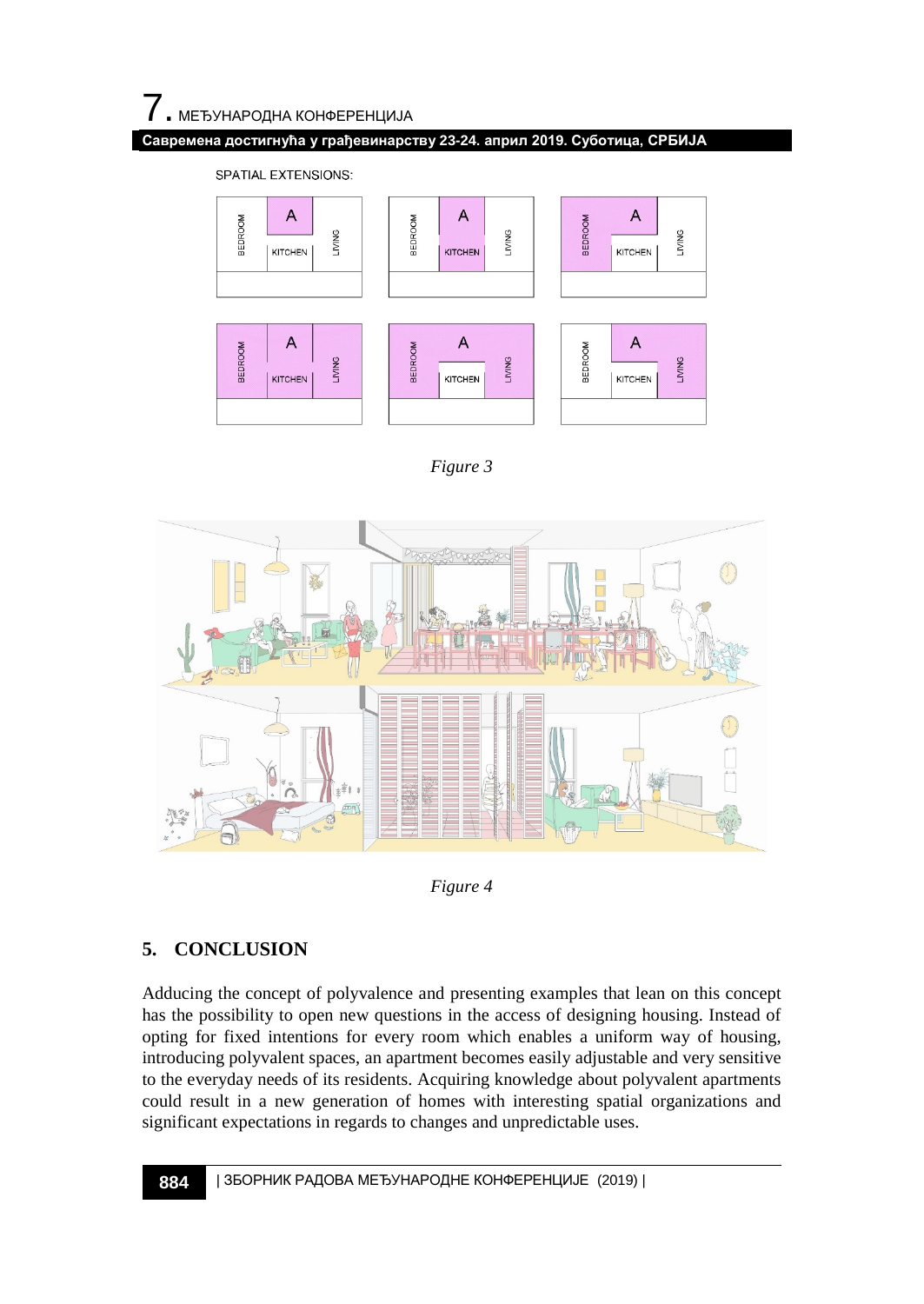#### **Contemporary achievements in civil engineering 23-24. April 2019. Subotica, SERBIA**

### **REFERENCES**

- [1] Lefevr, Anri: *Urbana revolucija*, Nolit, Beograd, **1974**, 94-95.
- [2] Leupen, Bernard: Polyvalence, a concept for the sustainable dwelling. *Nordic Journal of Architectural research*, **2006**, vol. 19, No 3, 23-31, 24. [http://scindeks.ceon.rs/journaldetails.aspx?issn=0352-6852,](http://scindeks.ceon.rs/journaldetails.aspx?issn=0352-6852) (downloaded 2.3.2019.)
- [3] Hertzberger, H.: *Diagoon Housing Delft 1967-1970*, **2016**, 9 <https://www.hertzberger.nl/images/nieuws/DiagoonHousingDelft2016.pdf> (downloaded 3.3. 2019.)
- [4] Hertzberger, H.: *Diagoon Housing Delft 1967-1970*, **2016**, 7 <https://www.hertzberger.nl/images/nieuws/DiagoonHousingDelft2016.pdf> (downloaded 3.3. 2019.)
- [5] Hertzberger, H.: *Lessons for Students in Architecture*, 010 Publishers, Rotterdam, **1991**, 146-7.
- [6] [7] Leupen, B.: The Polyvalent Dwelling. Conference proceedings in Adaptables **2006**, TU/e, International Conference On Adaptable Building Structures, Eindhoven [The Netherlands] 03-05 July 2006, no pagination, <http://www.irbnet.de/daten/iconda/CIB10803.pdf> (downloaded 1. 3. 2019.)

#### **Source of photography:**

Figure 1: [https://66.media.tumblr.com/36dbc10c98b2af9eb1152f4627c2643e/tumblr\\_nemc7qv](https://66.media.tumblr.com/36dbc10c98b2af9eb1152f4627c2643e/tumblr_nemc7qvOYh1trrnbro1_500.jpg) [OYh1trrnbro1\\_500.jpg](https://66.media.tumblr.com/36dbc10c98b2af9eb1152f4627c2643e/tumblr_nemc7qvOYh1trrnbro1_500.jpg) (downloaded 3.3. 2019.) Figure2: [https://66.media.tumblr.com/6d54cf06a7d1e473387d667db92851cd/tumblr\\_nemc7q](https://66.media.tumblr.com/6d54cf06a7d1e473387d667db92851cd/tumblr_nemc7qvOYh1trrnbro2_640.jpg) [vOYh1trrnbro2\\_640.jpg](https://66.media.tumblr.com/6d54cf06a7d1e473387d667db92851cd/tumblr_nemc7qvOYh1trrnbro2_640.jpg) (downloaded 3.3. 2019.) Figure 3 and 4: https://конкурс-[дом.рф/…/XaW…/original/XaWaj68ry2duncXCB.pdf](https://%D0%BA%D0%BE%D0%BD%D0%BA%D1%83%D1%80%D1%81-%D0%B4%D0%BE%D0%BC.%D1%80%D1%84/%E2%80%A6/XaW%E2%80%A6/original/XaWaj68ry2duncXCB.pdf) (downloaded 14.1.2019)